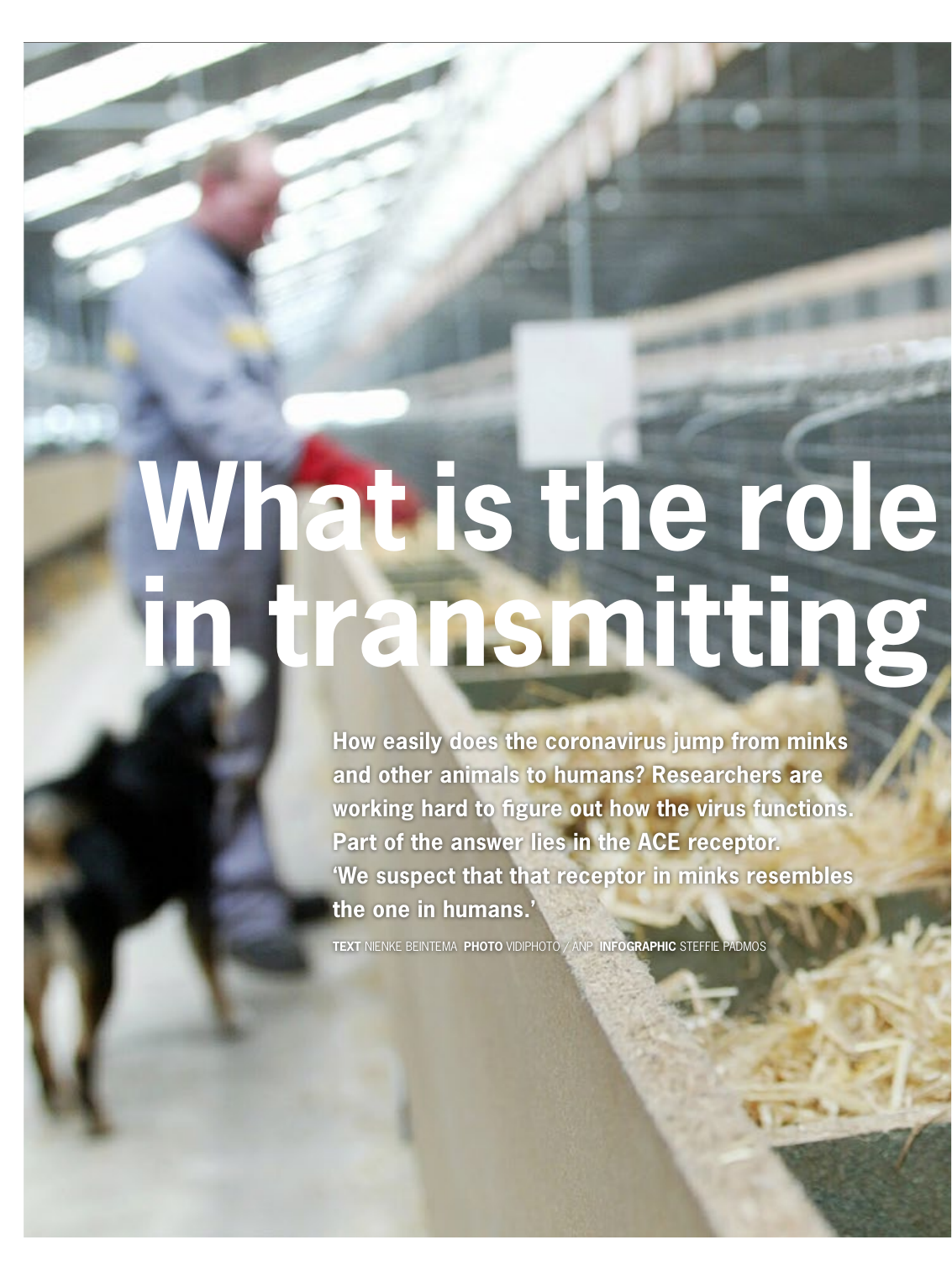## of animals Covid-19?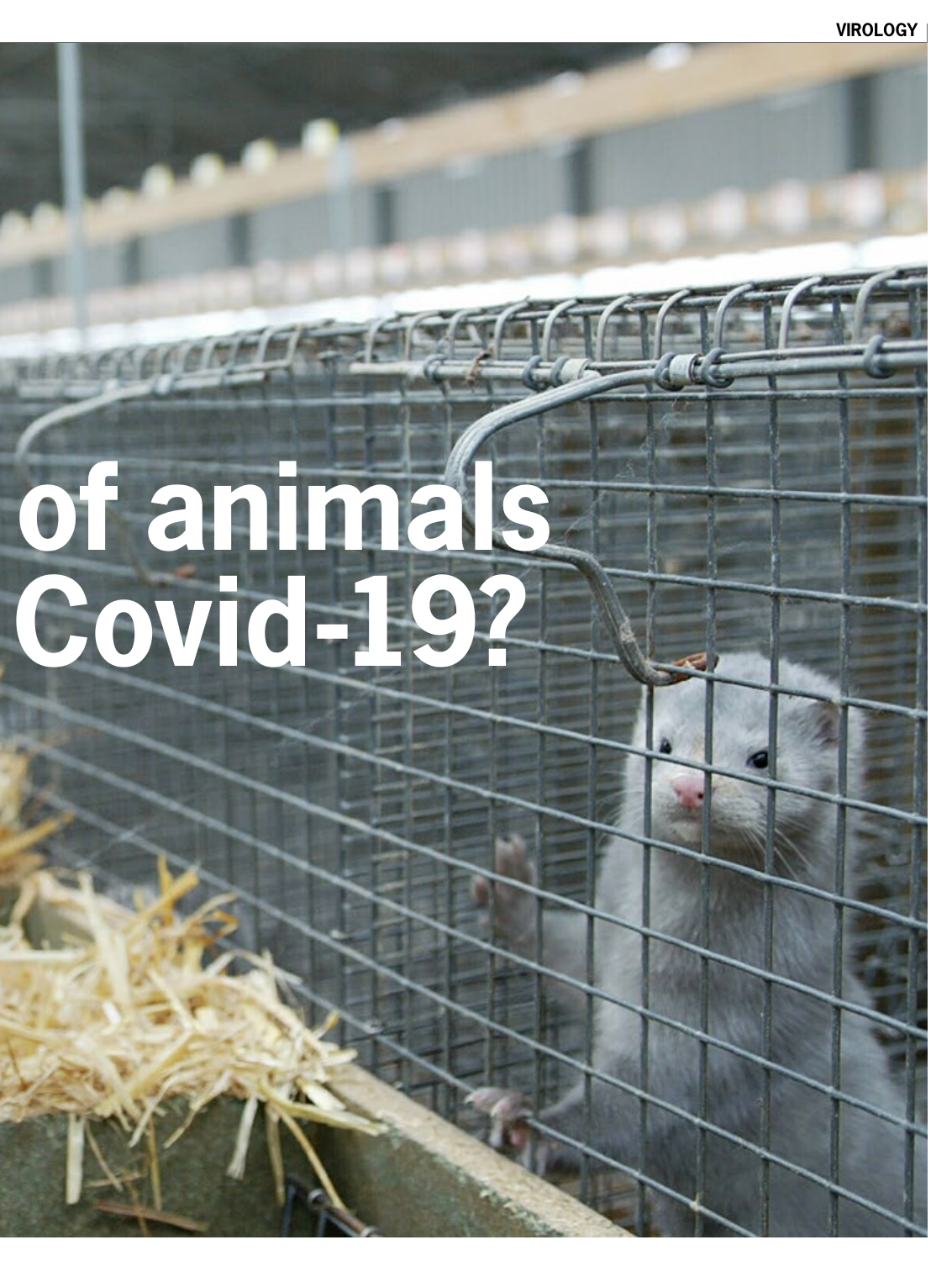**P**iles of animal carcasses on concrete<br>floors, and people in protective<br>clothing shovelling them into large floors, and people in protective bins… Such images remind us of the outbreaks of bird flu, swine fever, Q fever and foot-and-mouth disease that are still in our collective memory. This time it is minks that are being culled. This has happened on over half of all Dutch mink farms since April. The animals have proven capable of transmitting the coronavirus SARS-CoV-2, both to each other and to humans. This makes them a public health risk.

'We already knew that mustelids (such as weasels, martens and minks) are susceptible to the virus,' says special professor Wim van der Poel, who researches Emerging and Zoonotic Viruses at Wageningen Bioveterinary Research (WBVR). 'When the virus turned up on mink farms, we went into action straightaway.'

Wageningen consulted its partner institutes and the Ministry of Agriculture, Nature and Food Quality (LNV) in a teleconference. 'We agreed that large-scale research was needed. How many animals are affected, how susceptible are they to the virus, and how easily can they pass it on to each other and to humans?'

#### **THE VIRUS MUTATES**

WNVR and several partners are now doing surveillance research at mink farms and re-

### **'We know that the virus is not primarily spread via aerosols'**

search on the virus's RNA. 'There are minor variations in the virus's RNA sequence,' says Van der Poel, 'because the virus mutates all the time. That enables us to see how the different virus strains in circulation are related. We could see, for instance, that an employee on a mink farm was infected with the same coronavirus variant that had been identified in the minks on that farm. A variant that we hadn't seen before in the human population.'

Meanwhile, several employees on mink farms have become infected with the mink strain. Yet the researchers did not find that strain among people living near the infected farms, so the mink variant did not seem to have spread beyond the farms yet. But to prevent that happening in future, the ministry announced that it would speed up the planned phasing out of the sector. All mink farms were already expected to close by 2024, because of public opposition to fur

#### **ORIGINS OF SARS-COV-2 UNCERTAIN**

The new coronavirus SARS-CoV-2 first appeared in China. It was thought to have jumped from a wild animal – possibly a horseshoe bat – to a person, perhaps through an interim host in which the virus could mutate into a strain that is infectious for humans. At first all the signs seemed to point at the market in the city of Wuhan, where a wide range of live wild animals are traded in pretty unhygienic conditions. But experts think that conclusion is premature: a direct causal link between the market and the virus has yet to be found. The new coronavirus has never been found in an animal that was for sale at that market. The market might just have served as a 'superspreader' event: a large gathering of people where the virus could spread like wildfire. In the case of SARS a direct link with a 'wet market' was proven, but only in 2018 – 15 years after that epidemic.

farms. That deadline has now been brought forward to 1 January 2021. Infected farms are being closed down immediately, while a scheme for closing down the remaining farms with financial compensation is being introduced.

#### **HOW DANGEROUS?**

'We are now studying whether there are differences in the genetic building blocks and biological traits between those mink variants and the variants we have identified so far in humans,' explains Van der Poel. 'On the basis of the genetic structure, we distinguish five clusters of virus variants on the mink farms. What causes these variants to spread very fast among minks on some farms, but without giving them many symptoms? And how dangerous are they for the human population compared with the other variants? How easily do they penetrate the cells of the host, and do they easily jump from one individual to another?' Knowing this could help us come up with useful measures to stop the virus spreading, and to develop effective vaccines and drugs. Researchers still know relatively little about how the coronavirus functions biologically. What is known is that receptors on the outside of cells play a role in their susceptibility to the virus. A receptor is a protein of a particular shape that the virus is able to latch onto, like a key fitting into a slot. A virus needs such a receptor to penetrate the host cell. 'Research has already shown that the ACE receptor is an important factor in infections with the new virus,' says Van der Poel. When the two meet, the cell membrane changes in a way that allows the virus to pass through it. **>**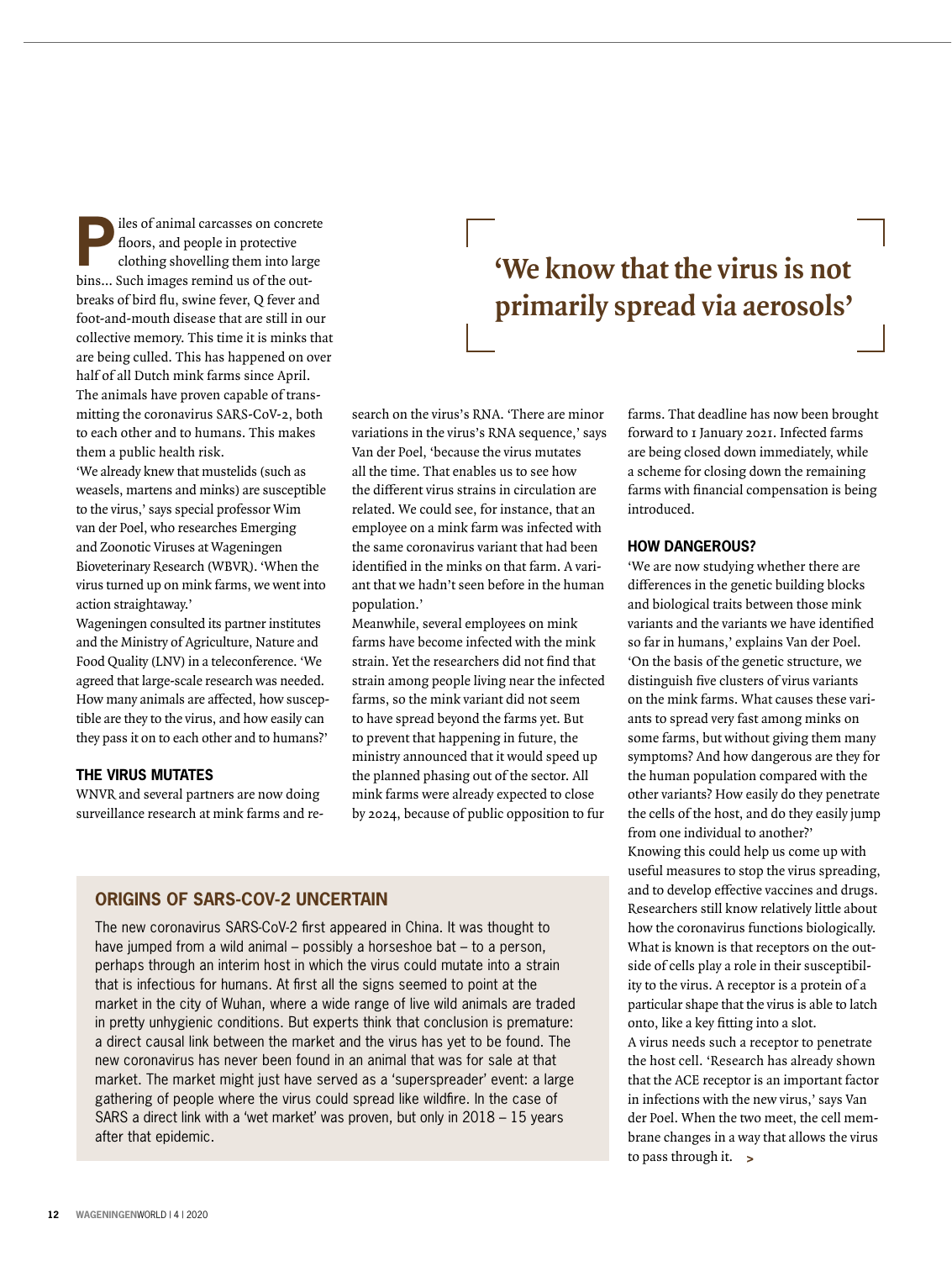#### **WHICH ANIMALS CAN SPREAD COVID-19?**

There have been reports from several countries that the coronavirus SARS-CoV-2 can infect animals as well as humans. Scientists around the world are doing research on which animals could spread the coronavirus.

#### **Bats**

Coronaviruses are common among horseshoe bats. Scientists found a coronavirus that closely resembled SARS-CoV-2 in this species. The virus has not yet been found in other bat species. Wageningen is involved in a study of the droppings of Dutch bats.

#### **Mustelids (including minks)**

Chinese model studies suggest that the pattern of virus spreading among martens and bats closely resembles the pattern of SARS-CoV-2. The outbreaks on Dutch mink farms confirm that impression. Minks are very vulnerable to the new coronavirus. Wild mustelids such as stone martens and polecats often frequent farmyards and could pick up the virus on mink farms.

#### **Raccoon dogs**

Raccoon dogs are farmed in China for their fur. It has been proven that they can be infected with SARS-CoV-2 and can spread the virus. Infections have not yet been reported, however.

#### **Armadillos**

A virus strain similar to SARS-CoV-2 is found among armadillos, which are apparently often for sale at the market in Wuhan. But the coronavirus strain that infected the first Chinese patients has never been found in an armadillo.

#### **The cat family**

Domestic cats, feral cats and tigers in a zoo have been proven to be infected with the coronavirus. Scientists are studying how the virus gets passed on.

#### **Rodents**

The only rodents which we know can become infected – and even become sick – are hamsters. Research is ongoing on whether other rodents spread the coronavirus, on mink farms for instance.

#### **THE ROLE OF THE ACE RECEPTOR**



Research has proven that the ACE receptor on the outside of the cell wall is key to infections with

> When the virus meets the receptor, the cell membrane changes so that the virus can pass through it.

It is thought that the ACE receptor in minks may resemble the one in humans. Pigs have a similar ACE receptor too, but are not susceptible to the virus.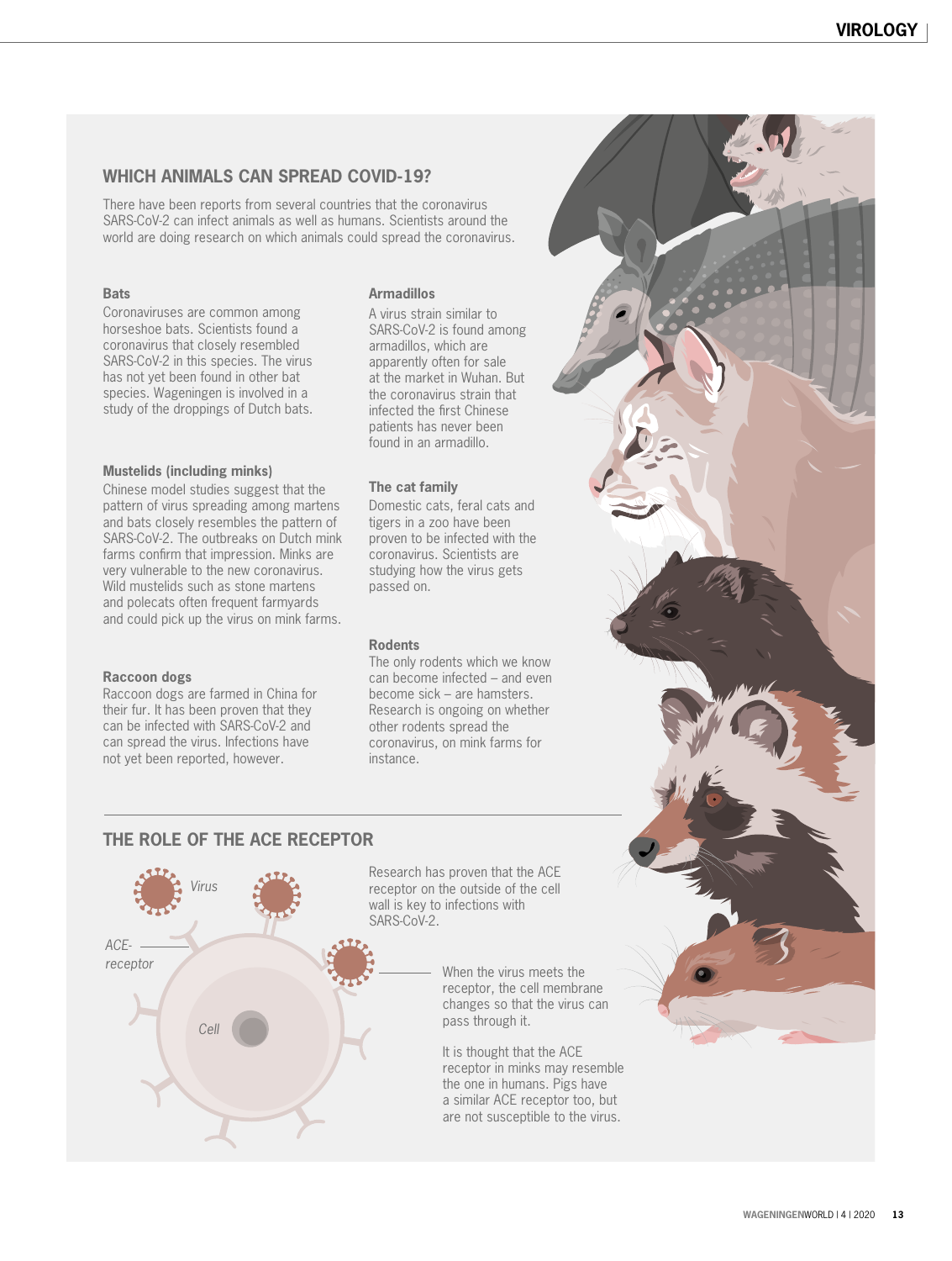'We suspect that the ACE receptor in minks is very similar to that in humans,' says Van der Poel. WUR is researching this now in another new project – 'Covid-19 in animals' – started by the Netherlands Centre for One Health (NCOH).

#### **COUGHING TIGERS**

It is already known that pigs have a comparable ACE receptor, but are nevertheless not susceptible to the virus. Monkeys do get infected by the virus, but do not display any symptoms – unlike minks – although they can spread the virus further. Cats and, to a lesser extent, dogs do not seem to get sick either, but infected tigers at the zoo in New York did suffer from a dry cough and loss of appetite. 'We haven't yet seen clear patterns in which animals show symptoms and which don't, and which animals can play a role in spreading the virus,' says Van der Poel. 'That makes it difficult to do efficient tests on animals yet. The only animals of which we know for sure that they get really ill from the virus are hamsters. That offers potential for studies contributing to the development of vaccines.' By this, Van der Poel is referring not just to fundamental research on the virus's functional mechanisms, but also to trials of candidate vaccines being developed in the Netherlands and abroad. 'We are trying to minimize animal testing of course, but candidate vaccines are still being tested on animals first. You can't get around that. But when you do it, you must make sure you keep such testing as targeted and efficient as possible.'

#### **CANDIDATE VACCINS**

This research is being done in Wageningen and was commissioned by the Coalition of Epidemic Preparedness Innovations (CEPI), an international organization that seeks to get new vaccines on the market as soon as possible. CEPI gets financial support from many governments. Van der Poel is not free to disclose how far the research has got, exactly, or which candidate vaccines are being developed. 'But there are certainly



Stray cat being fed in Indonesia.

## **'Transmission between cats is probably just as effective as between humans'**

two or three that are producing promising results.'

Mart de Jong, professor of Quantitative Veterinary Epidemiology at Wageningen, leads a team that models and quantifies the transmission of infectious diseases between different animals. 'We are looking for the factors that influence that transmission,' he says. 'We are studying the underlying mechanisms of transmission with a combination of mathematical models, observations and experiments. Once we understand those mechanisms better, we can get better at predicting, measuring and extrapolating the effect of measures for preventing the spread of the virus.' The group gained a lot of experience during

earlier national crises concerning the bird flu and swine fever. 'From comparisons with other diseases, we know that SARS-CoV-2 is not primarily spread via aerosols. If that was the case, the reproduction factor (the R value) would be much higher than it is. My guess is that transmission on mink farms mainly occurs via mucus in the nose or dust particles from the cages.' The main thrust in De Jong's account of the state of play is that the details are not clear yet. For example, we still don't know exactly how long the virus can remain infectious under different circumstance. Tests on cages which have housed infectious animals for some time could cast some light on this.